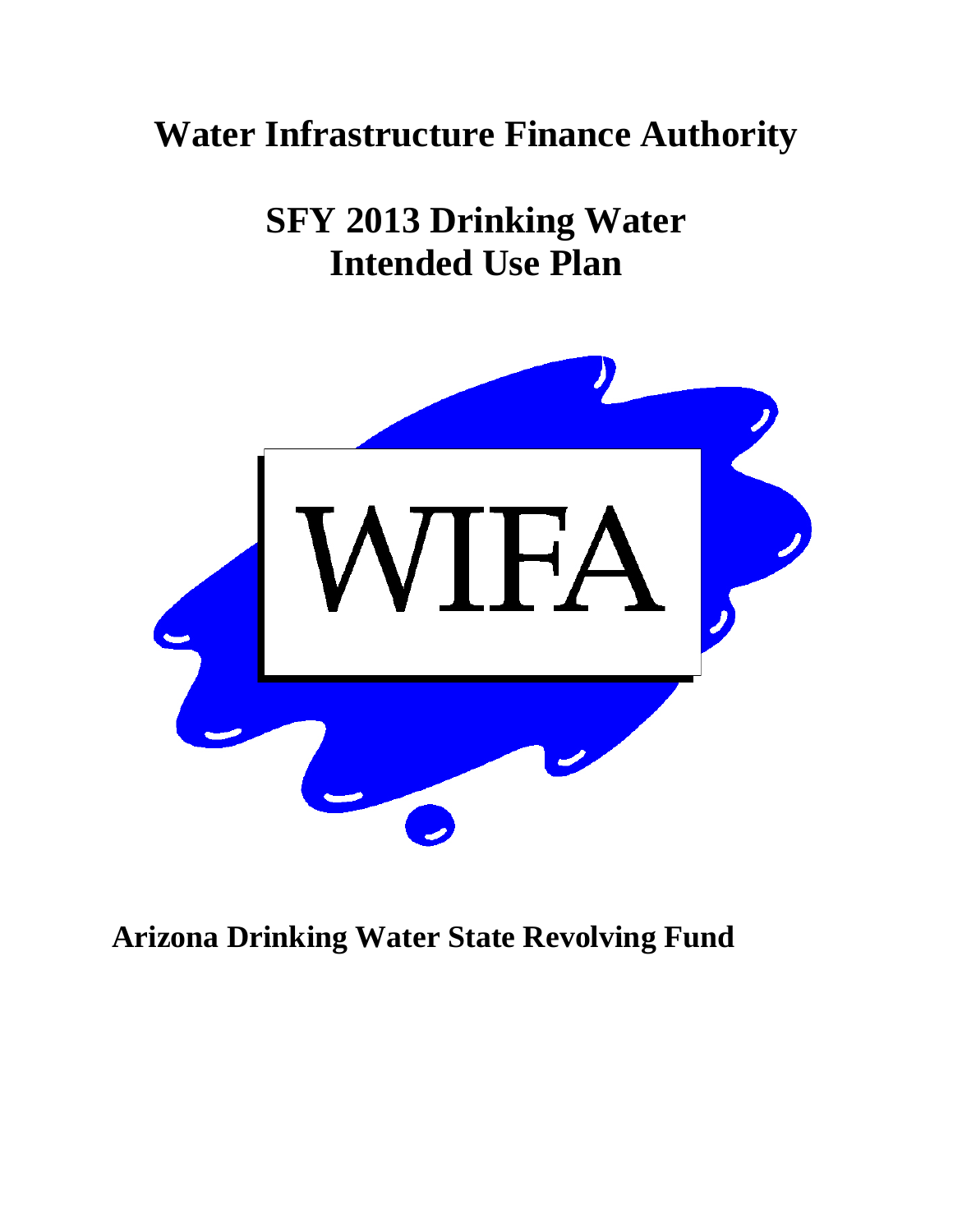#### **INTRODUCTION**

The WIFA Board of Directors is pleased to release Arizona's Drinking Water State Revolving Fund (DWSRF) Intended Use Plan (IUP) for the State Fiscal Year (SFY) 2013 funding cycle. The DWSRF IUP describes WIFA's plan to utilize various sources of funds to finance drinking water infrastructure and support related program activities during the SFY 2013 funding cycle from July 1, 2012 through June 30, 2013. This IUP is a required element of the grant application documentation to obtain the FFY 2012 grant award. Arizona herewith submits its IUP for the FFY 2012 funds available to Arizona for the purposes of continuing the development, implementation and administration of the DWSRF program in Arizona.

The Arizona DWSRF Loan Program funds publicly and privately‐owned community water systems and non‐profit non‐community water systems. Eligible projects include treatment, transmission and distribution, source, storage, consolidation and creation of new systems. Projects to acquire land or to refinance debt obligations of publicly-owned systems may also be eligible. Loans made under the program currently have interest rates of less than 4% (except in the case of privately owned facilities). Loan repayments to the State will provide a continuing source of infrastructure financing into the future. The program also places an emphasis on small and disadvantaged communities and on programs that emphasize prevention and sustainability as tools for ensuring safe drinking water.

#### **Section 1: Short Term Goals**

For the purposes of this IUP, a short-term goal is an activity intended to be initiated, and in some cases, completed within a year:

- WIFA will make drinking water infrastructure loans more accessible and affordable to small communities by subsidizing all loans;
- WIFA will provide additional assistance to communities who are identified as disadvantaged;
- WIFA will provide at least 20% of the capitalization grant amount as additional subsidization in the form of forgivable principal;
- WIFA will continue to encourage borrowers to address green infrastructure, water and energy efficiency improvements and other environmentally innovative activities.

#### **Section 2: Long Term Goals**

For the purposes of this IUP, a long term goal is defined as the life of the program. The following are the long‐term goals of the loan program:

- Award WIFA's resources in accordance with the needs of Arizona's citizens;
- Maintain the fiscal integrity of WIFA's funds and assure continuous enhancement for future generations;
- Effectively and efficiently deliver financial and technical assistance;
- Coordinate with other funding sources, technical resources, regulatory authorities, and private sector legal and financial counterparts;
- Actively pursue leadership in infrastructure finance;
- Efficiently administer WIFA within a positive work environment;
- Facilitate and encourage Board of Directors' involvement in WIFA.

#### **Section 3: Important Program Changes**

WIFA plans to adjust the interest vs. fee ratio of the Combined Interest and Fee Rate (CIFR) during SFY 2013.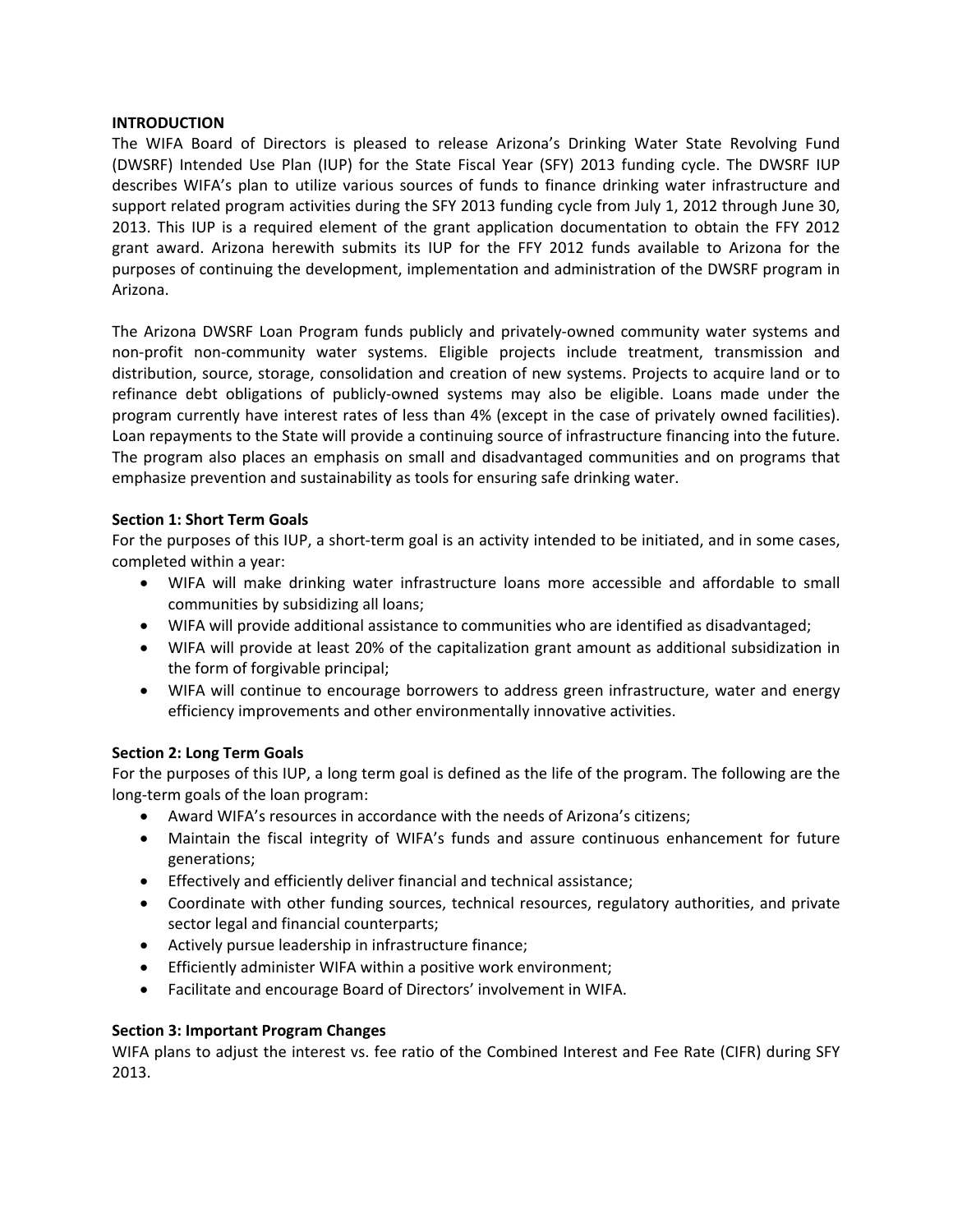#### **Section 4: Agreement to Enter Data into PBR and NIMS**

WIFA agrees to enter data into PBR and NIMS. WIFA is currently working with Northbridge Consulting to improve the historical data in NIMS.

#### **Section 5: Description of Public Notice Process and Actions Taken to Address Public Comments**

Public review and written comment period of this IUP will be conducted from May 23, 2012 through June 1, 2012.

WIFA will solicit public review and comment on the draft SFY 2013 DWSRF IUP and Project Priority List (PPL) according to the following schedule:

| May 23, 2012  | Distribution and Web posting of the draft DWSRF IUP and PPL to all<br>interested parties.                                   |
|---------------|-----------------------------------------------------------------------------------------------------------------------------|
| May 30, 2012  | Public Hearing - 1110 West Washington, Room 130, Phoenix, Arizona<br>85007 from 1:00 P.M. to 2:00 P.M.                      |
| June 1, 2012  | Deadline for public comments on the draft DWSRF IUP and PPL.                                                                |
| June 20, 2012 | The WIFA Board of Directors to adopt the final draft DWSRF IUP and PPL.<br>IUP will then be sent to EPA for final approval. |
| July 1, 2012  | Begin implementation of the Approved DWSRF IUP and PPL                                                                      |

#### **Section 6: Assurances and Specific Proposals**

WIFA intends to comply with the following:

- WIFA will comply with its Environmental Policy as approved by EPA;
- WIFA will comply with the Davis Bacon requirements outlined in the Capitalization Grant Terms and Conditions;
- WIFA will make every effort to comply with EPA's guidance for timely and expeditious use of funds; and
- WIFA agrees to the remaining required assurances and proposals in the grant application or the IUP.

#### **Section 7: Disadvantaged Community Program**

WIFA is committed to providing assistance to Public Water Systems serving Disadvantaged Communities. The Board may designate an applicant as a Disadvantaged Community if the applicant satisfies one of the following:

- 1. The community is a designated "colonia" community through the federal government, or
- 2. The applicant meets the following criteria:
	- a. The applicant's project is above the 50th percentile on the DW PPL; and
	- b. WIFA awarded the applicant 50 or more Local Fiscal Capacity points on the DW PPL.

WIFA intends on providing the 20% additional subsidy as forgivable principal to disadvantaged communities. WIFA's Disadvantaged Policy allows for extended term, reduced interest or a combination. WIFA may choose to provide additional subsidization to 'fix it first' projects if they are identified on the PPL and move into the 'ready to proceed' category.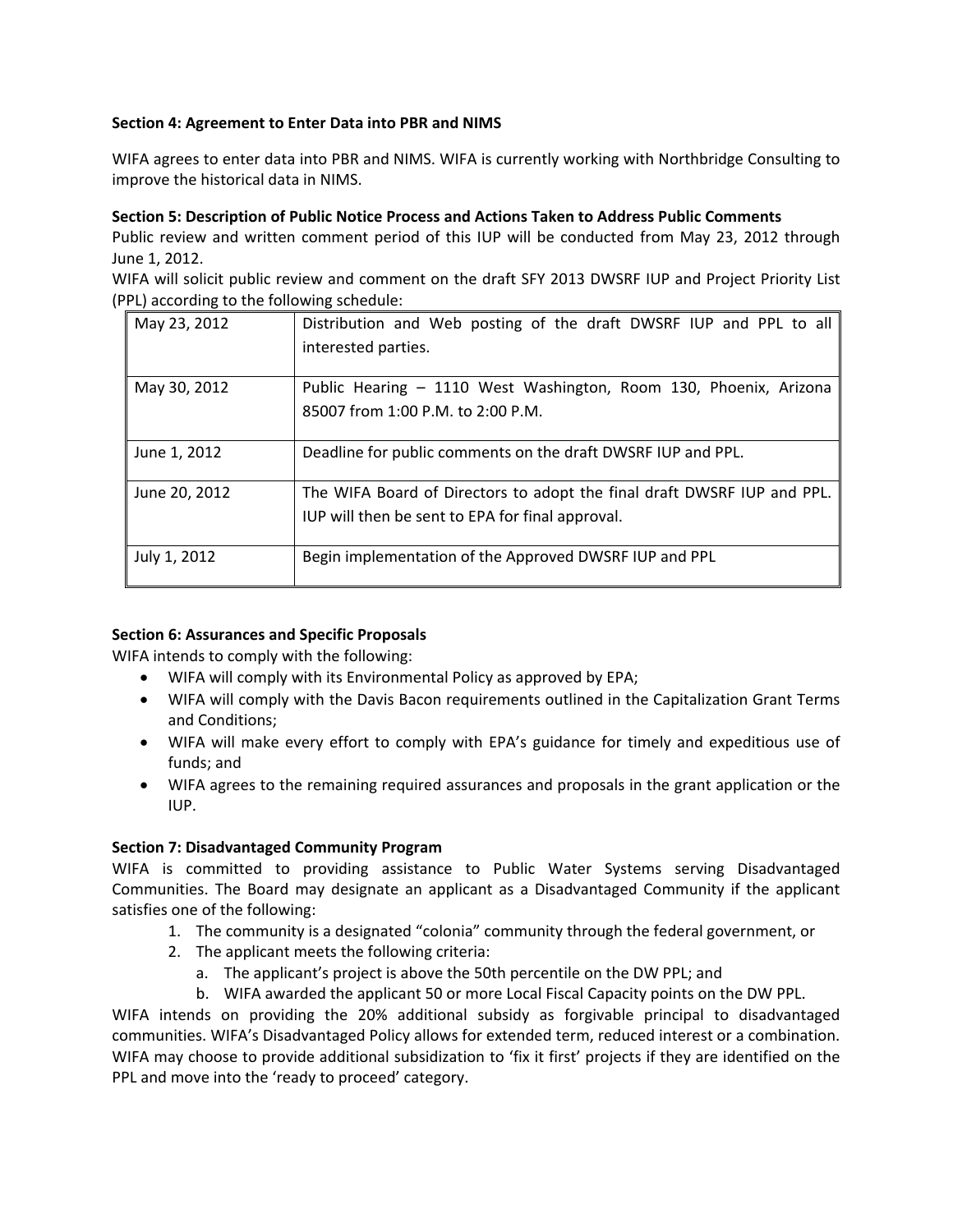#### **Section 8: Criteria and Methods for Distribution of Funds (Priority Setting Criteria)**

- **Project Priority List and Fundable Range**
	- o **Project Priority List (PPL):** On an annual basis, following a statewide solicitation for projects, WIFA develops a statewide priority list of projects. Currently, WIFA's DW PPL has 21 project priority list applications totaling \$25,083,193.
	- o **Fundable Range:** The Fundable Range includes the applicants ready to receive design or construction financial assistance.

#### **Project Priority List Updates**

The WIFA Board of Directors may update the DW PPL by adding or deleting projects or adjusting the fundable ranges for design or construction projects. The decision to update the DW PPL may be based on a project's readiness to proceed, refined project cost estimates, availability of other funding sources or other new information affecting the expansion or contraction of the PPL and Fundable Ranges. The WIFA Board of Directors will adopt the updated DW PPL at a public meeting and the updates will be posted on the WIFA website. All projects must meet the applicable requirements under the Safe Drinking Water Act, 42 U.S.C. § 300f to 300j‐26.

#### **Project Readiness to Proceed**

Applicants accrue readiness to proceed points based on the following criteria:

o Approved debt authorization has been received by WIFA.

- o Plans and specifications are complete.
- o Local and state permits have been obtained.
- o The bid or solicitation process has been initiated.

#### **Section 9: Bypass Procedures**

The Fundable Range process is used to bypass projects that are not ready to proceed. As part of this process, readiness to proceed points are awarded for each of the criteria identified above, with a project needing to accrue at least 40 points out of 100 possible. Projects which have not received at least 40 points are bypassed, allowing projects which are ready to proceed to move forward with obtaining financing.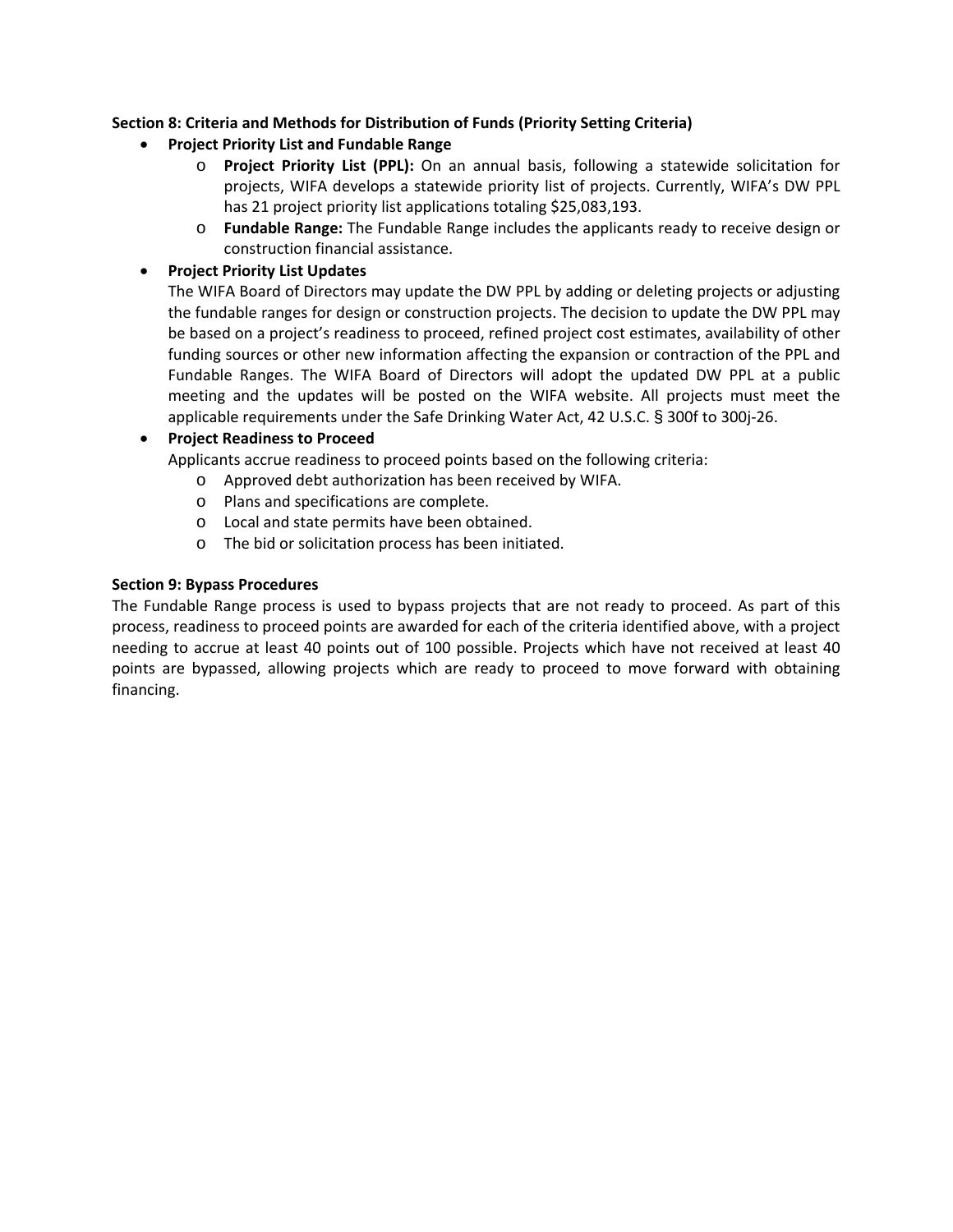|                                                                                                       | Arizona DWSRF Sources & Uses for SFY 2013 (FFY 2012 Cap Grant) |                 |                  |                  |  |  |  |  |  |  |
|-------------------------------------------------------------------------------------------------------|----------------------------------------------------------------|-----------------|------------------|------------------|--|--|--|--|--|--|
|                                                                                                       |                                                                |                 |                  |                  |  |  |  |  |  |  |
|                                                                                                       | Federal                                                        | <b>WIFA</b>     | <b>WIFA Loan</b> |                  |  |  |  |  |  |  |
|                                                                                                       | Contributions                                                  | Revenues        | <b>Accounts</b>  | Total            |  |  |  |  |  |  |
| <b>Funding Sources</b>                                                                                |                                                                |                 |                  |                  |  |  |  |  |  |  |
| Estimated fund balance as of $7/1/2012$                                                               | \$<br>301,000                                                  | \$<br>3,692,200 | \$44,136,190     | \$48,129,390     |  |  |  |  |  |  |
| New funds expected in SFY 2013                                                                        | \$18,026,000                                                   | \$2,346,100     | \$10,159,241     | 30,531,341<br>\$ |  |  |  |  |  |  |
| <b>Total Funding Sources</b>                                                                          | \$18,327,000                                                   | \$<br>6,038,300 | \$54,295,431     | \$78,660,731     |  |  |  |  |  |  |
|                                                                                                       |                                                                |                 |                  |                  |  |  |  |  |  |  |
| <b>Funding Uses</b>                                                                                   |                                                                |                 |                  |                  |  |  |  |  |  |  |
| Financial Assistance Loans                                                                            | \$13,498,460                                                   | \$<br>3,605,200 | \$54,295,431     | 71,399,091<br>\$ |  |  |  |  |  |  |
| 15% Set-Aside Wellhead Protection (ADEQ)                                                              | \$<br>1,800,000                                                |                 |                  | \$<br>1,800,000  |  |  |  |  |  |  |
| 15% Set-Aside Technical Assistance (WIFA)                                                             | \$<br>307,500                                                  |                 |                  | \$<br>307,500    |  |  |  |  |  |  |
| 10% Set-Aside PWSS (ADEQ)*                                                                            | \$<br>1,800,000                                                |                 |                  | \$<br>1,800,000  |  |  |  |  |  |  |
| 4% Set-Aside Administration                                                                           | \$<br>721,040                                                  | \$<br>610,100   |                  | \$<br>1,331,140  |  |  |  |  |  |  |
|                                                                                                       |                                                                |                 |                  |                  |  |  |  |  |  |  |
| 2% Set-Aside Capacity Development (ADEQ)                                                              | \$<br>200,000                                                  |                 |                  | \$<br>200,000    |  |  |  |  |  |  |
| Drinking Water Programs (ADEQ)                                                                        |                                                                | \$<br>850,000   |                  | \$<br>850,000    |  |  |  |  |  |  |
| Forgivable Principal \$3,605,200 (20%)                                                                |                                                                |                 |                  |                  |  |  |  |  |  |  |
| Green Infrastructure (voluntary)                                                                      |                                                                |                 |                  |                  |  |  |  |  |  |  |
| <b>Total Funding Uses</b>                                                                             | \$18,327,000                                                   | 5,065,300<br>\$ | \$54,295,431     | \$77,687,731     |  |  |  |  |  |  |
| * ADEQ PWSS 10% includes \$75,000 Border TA. Required match comes from ADEQ Fees and PWSS FY-93       |                                                                |                 |                  |                  |  |  |  |  |  |  |
| ADEQ has banked \$500K in FFY 2009 and \$600K in FFY 2010                                             |                                                                |                 |                  |                  |  |  |  |  |  |  |
| WIFA may sell water quality revenue bonds - proceeds will be used to increase WIFA's lending capacity |                                                                |                 |                  |                  |  |  |  |  |  |  |

#### **Section 10: Sources and Uses Table**

The Safe Drinking Water Act §1452(g) and §1452(k) allows States to set aside up to 31% of the capitalization grant for specific activities. These are referred to as the 2%, 4%, 10%, and 15% set‐asides and are further described below. Funds not expended in these categories by the end of SFY 2013 will revert to the DW Loan Fund Account. In addition, ADEQ has been budgeted to receive \$850,000 from WIFA revenues to support the Drinking Water Programs (also described below).

#### **15% Set‐aside**

State and Federal Statutes allow setting aside up to 15% of the Federal Capitalization Grant funds to provide local assistance to water systems in Arizona. A maximum of up to 10% (\$1,800,000) of the Capitalization Grant funds will be used by ADEQ for Wellhead Protection activities to protect underground sources of drinking water. WIFA will utilize \$307,500 of this set-aside. \$7,500 will support the Drinking Water Residential Rate Survey and \$350,000 will be provided as planning and design assistance through two competitive cycles beginning on January 1, 2013 and July 1, 2013.

#### **10% Set‐aside**

State and Federal Statutes allow setting aside up to 10% of the Federal funds for the Public Water System Supervision activities. This set‐aside requires an additional 1:1 match which will be provided by ADEQ Fees. ADEQ will use this funding for the PWSS Program, which encompasses all of the various activities involved in implementing the Safe Drinking Water Act requirements in Arizona.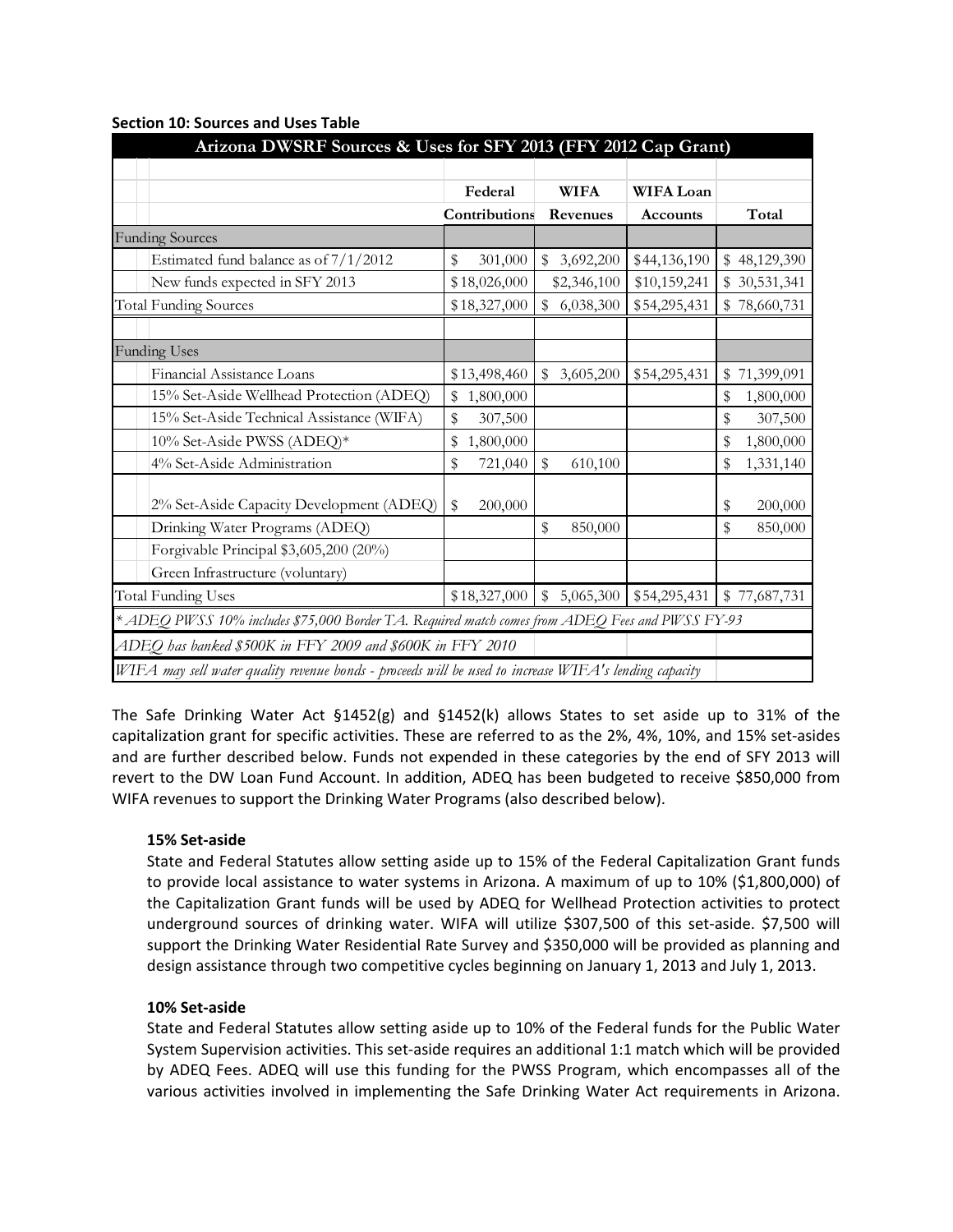These activities include operator certification, source water assessment and protection, development of regulatory guidance and assistance documents, assisting systems in obtaining the technical, financial, and managerial capability to comply with drinking water regulations, and technical consultations on water system and treatment system design.

#### **4% Set‐aside**

State and Federal Statutes allow setting aside up to 4% of the Federal funds for the administration of the DWSRF program. WIFA will utilize this set‐aside to pay salaries and associated expenses of program's personnel devoting time to the administration of the funds as well as the necessary ancillary services performed by other agencies. These funds will also be used to procure equipment and training necessary for the adequate performance of staff. Expenses for DWSRF‐related public meetings, workshops and conferences will also be paid for out of this set‐aside. Funds not used immediately will be reserved for use in future years. As evidenced in the Sources and Uses Table, WIFA will provide additional program administration support through use of WIFA Fees.

#### **2% Set‐aside**

State and Federal Statutes allow setting aside 2% of the Federal funds to provide local assistance to water systems in Arizona. The 2% set-aside in the amount of \$200,000 will be used by ADEQ's Capacity Development Program.

#### **ADEQ Drinking Water Program**

The Drinking Water program is federally mandated to ensure safe drinking water supplies for the public. Staff reviews water system construction plans, conducts compliance inspections on drinking water systems, reviews water quality monitoring data, initiates enforcement actions in response to continued or significant noncompliance, and conducts outreach to educate stakeholders on regulatory requirements. The program also evaluates source waters to ascertain their susceptibility to contamination, promotes voluntary community programs aimed at protecting aquifers for drinking water use, and administers the monitoring assistance program to assist public water systems in complying with monitoring requirements under the federal Safe Drinking Water Act. This effort is being funded through WIFA Revenues.

#### **Section 11: Identify the Types of Assistance Provided and the Terms (Principal Forgiveness, Extended Terms)**

WIFA provides low interest loans for projects eligible under the Safe Drinking Water Act. Eligible projects include treatment, transmission and distribution, source, storage, consolidation and creation of new systems. Projects to acquire land or to refinance debt obligations of publicly-owned systems may also be eligible.

- Subject to the limitation that loan terms are not to exceed the useful life of the project, all loans for the financing of projects will be for a term not to exceed 20 years from loan closing date; except that under certain conditions (including loans to disadvantaged communities) project financing may be made for a period of up to 30 years.
- WIFA will provide additional subsidization to Disadvantaged Communities (as described in Section 7 of this document).

WIFA also provides three types of Technical Assistance:

 **Staff Technical Assistance** (2% set‐aside) *‐*  ADEQ's Capacity Development Unit assists small individual drinking water systems, serving 10,000 or fewer people, to improve their day‐to‐day operation. For more information contact ADEQ's Drinking Water Division Deputy Director.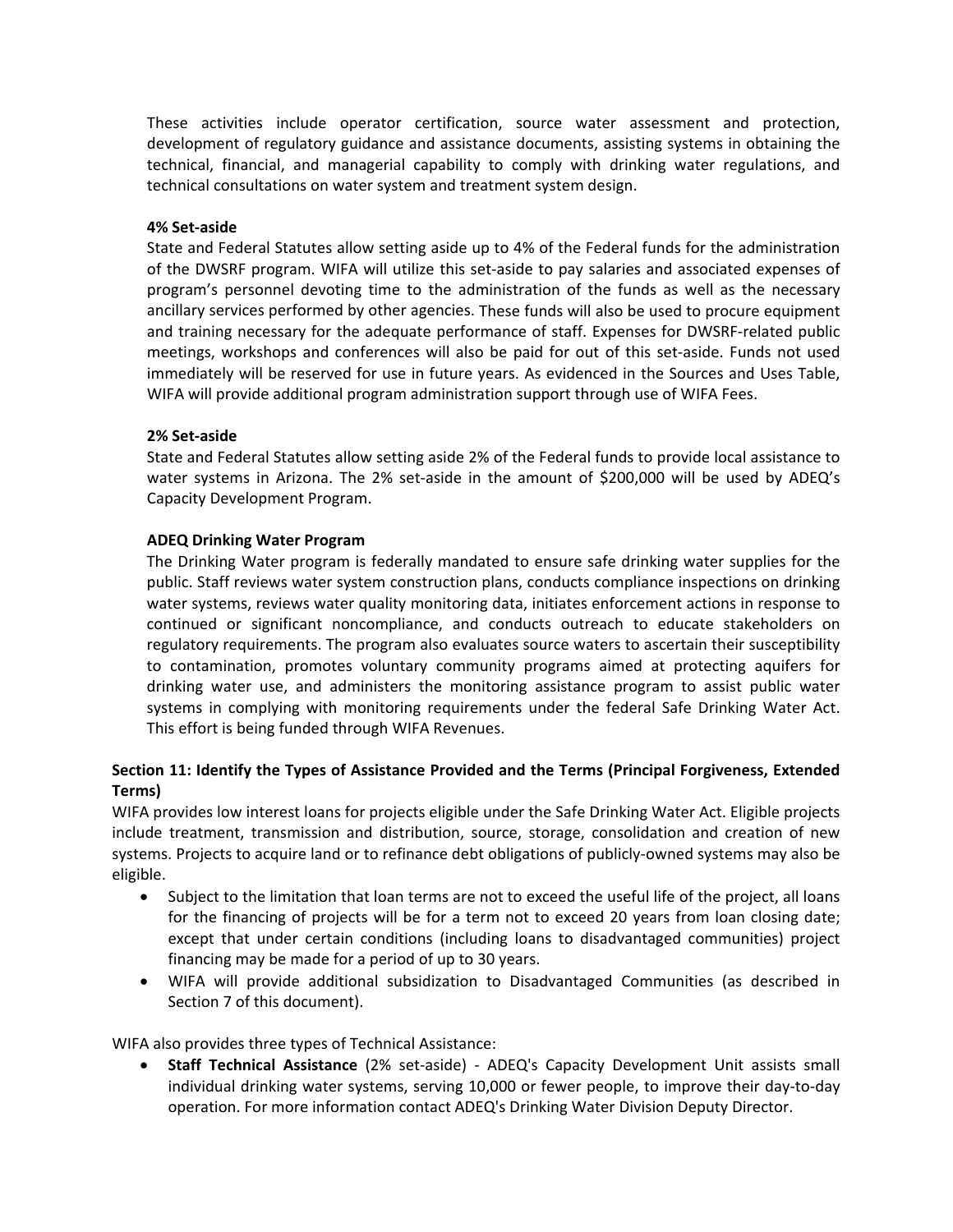- **Professional Technical Assistance** Professional Technical Assistance includes studies, surveys and other types of reports that provide benefit to a range of drinking water systems statewide. WIFA will complete the Drinking Water Residential Rate Survey with these funds.
- **Planning and Design Assistance** WIFA will assist individual drinking water systems to conceive, plan, design, and develop infrastructure; including water and energy efficiency, green stormwater infrastructure or other environmentally innovative activities.

#### **Financial Terms of Loans**

- Repayment of loan principal must begin within 12 months of project completion based on the construction schedule available at the loan closing date or actual completion date or three years from the date of the initial principal advance, whichever is earlier.
- Loan disbursements are to be made on a cost reimbursement basis.
- The decision to leverage will be based on demand on the loan fund for projects to address public health concerns, market conditions and long‐term impact to the fund.
- A minimum of 20% of the FFY 2012 Capitalization Grant funds will be provided as forgivable principal.
- All contracts for financial assistance will require the borrower to comply with the Davis‐Bacon Act regardless of the source of funding if required as part of the FFY 2012 Capitalization Grant.
- WIFA will allocate income from the Standard Combined Interest and Fee Rate (CIFR) as either fee income or interest income in accordance with the following table.

| <b>Financial Structure</b> | CIFR                                                       | <b>Fees</b> | <b>Interest</b> |
|----------------------------|------------------------------------------------------------|-------------|-----------------|
| Governmental               | Municipal Market Data Index (times)<br><b>Subsidy Rate</b> | 1.5%        | $CIFR - 1.5%$   |
| Non-Governmental           | Prime Rate (times) Subsidy Rate                            | 3.0%        | $CIFR - 3.0%$   |

#### **Combined Interest and Fee Rate (CIFR)**

#### **Section 12: State Match Sources**

As demonstrated in the Sources and Uses Table, WIFA revenues will provide match for the FFY 2012 Capitalization Grant.

#### **Section 13: Identification of Overmatch**

WIFA has overmatched the federal grants when viewed in a cumulative perspective through SFY 2011. However, it is WIFA's intention to simply meet match requirements for each subsequent award.

#### **Section 14: Anticipated Cash Draw Ratio (proportionality) or Statement of Match Drawdown then Federal**

WIFA will fund loan disbursements with WIFA revenues prior to drawing down federal grant monies.

#### **Section 15: Estimated Disbursement Schedule**

| First Quarter | Second Quarter | Third Quarter | Fourth Quarter |
|---------------|----------------|---------------|----------------|
| 20%           | 35%            | 35%           | 10%            |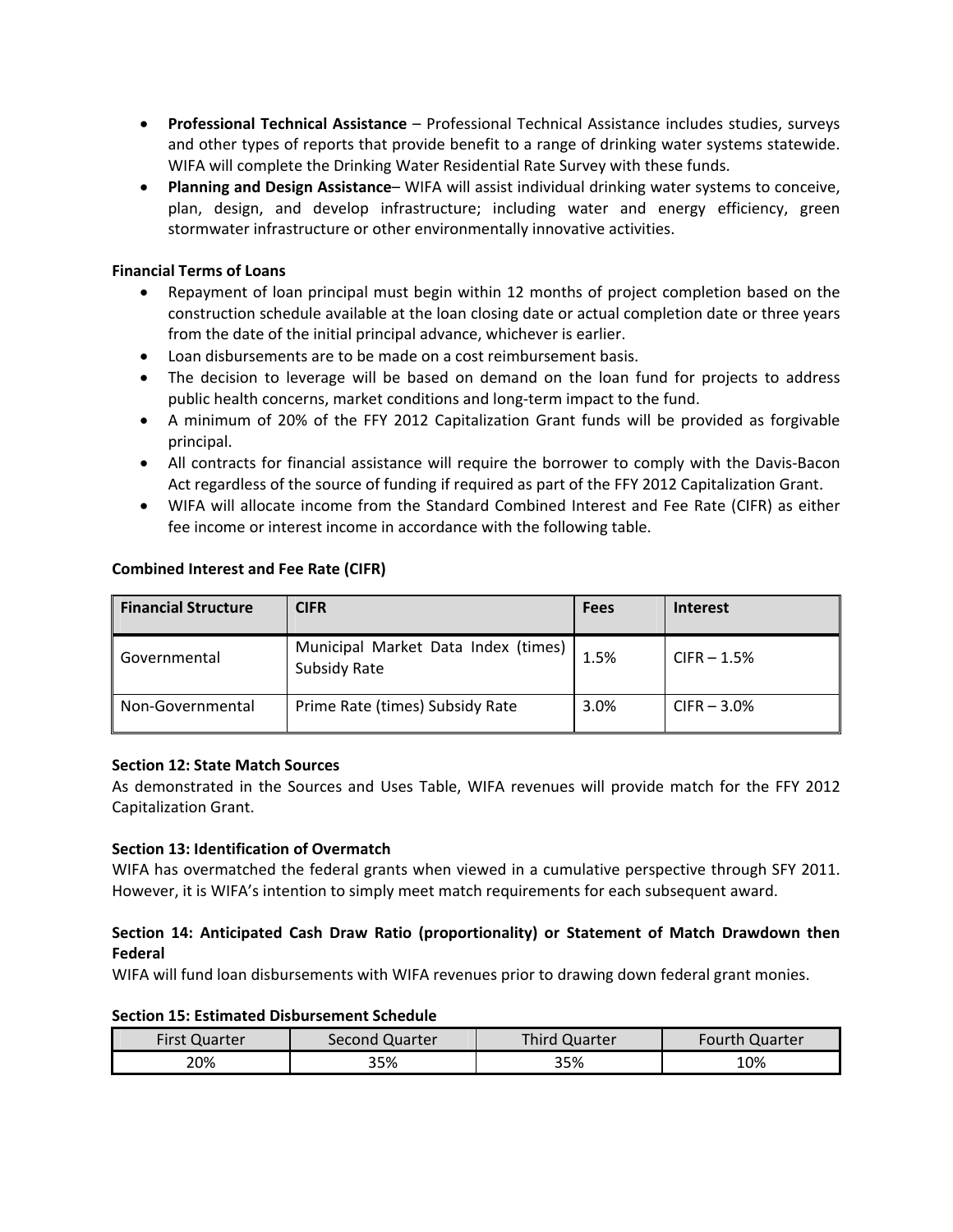#### **Section 16: Identification of any Intended Transfers between Funds**

WIFA currently has no planned transfers between the CWSRF and the DWSRF.

#### **Section 17: Identification and Explanation of any Cross Collateralization**

The Authority maintains the CWSRF and DWSRF as separate and distinct programs. Revenues generated by either program will remain within that program. Any transfers between funds will be temporary in nature and done only to alleviate short term cash shortages.

#### **Section 18: Loan Interest Rate**

The WIFA Board of Directors has established a target interest rate ranging between 70% and 95% of tax‐ exempt AAA Bond Rate for government entities and 70% to 95% of the prevailing prime rate plus 200 basis points for non‐government entities. This subsidy rate is based on the system's local fiscal capacity which is measured by the area's median household income, user rates and charges, the system's outstanding and proposed debt, and cost effectiveness of the project. Interest rates/subsidies on individual loans will be set pursuant to the criteria below:

- Priority of the project;
- Local fiscal capacity of the area served by the system requesting assistance; and,
- Lending capacity of Arizona's DWSRF.

#### **Section 19: Fees Charged if Applicable and Uses of Fees**

Section 11 describes how fees are charged. The Sources and Uses table demonstrates how fees will be used for SFY 2013, providing match to the federal grant, administration of the SRF, and providing support to ADEQ's Drinking Water Program.

#### **Section 20: Overview of Program Financial Status and Management**

The Federal Capitalization grant for FFY 2012 will be \$18,026,000, and an additional \$301,000 of funding will be received from EPA as a redistribution. See Table below.

|    | <b>AZ DW-SRF Capitalization Grants</b> |                     |  |  |  |  |  |  |  |
|----|----------------------------------------|---------------------|--|--|--|--|--|--|--|
|    | <b>Document</b>                        | <b>Total Amount</b> |  |  |  |  |  |  |  |
| 1  | FS99989498                             | 16,938,300.00       |  |  |  |  |  |  |  |
| 2  | FS99990299                             | 14,863,800.00       |  |  |  |  |  |  |  |
| 3  | FS99990200                             | 7,905,300.00        |  |  |  |  |  |  |  |
| 4  | FS99990201                             | 7,937,900.00        |  |  |  |  |  |  |  |
| 5  | FS99990202                             | 9,126,300.00        |  |  |  |  |  |  |  |
| 6  | FS99990203                             | 9,071,400.00        |  |  |  |  |  |  |  |
| 7  | FS99990204                             | 9,345,300.00        |  |  |  |  |  |  |  |
| 8  | FS99990205                             | 9,455,400.00        |  |  |  |  |  |  |  |
| 9  | FS99990206                             | 23,350,750.00       |  |  |  |  |  |  |  |
| 10 | FS99990207                             | 23,358,750.00       |  |  |  |  |  |  |  |
| 11 | FS99990208                             | 23,118,000.00       |  |  |  |  |  |  |  |
| 12 | FS99990209                             | 23,118,000.00       |  |  |  |  |  |  |  |
| 13 | 2F00T05809                             | 55,340,000.00       |  |  |  |  |  |  |  |
| 14 | FS99990210                             | 27,259,000.00       |  |  |  |  |  |  |  |
| 15 | FS99990211                             | 18,614,000.00       |  |  |  |  |  |  |  |
| 16 | FS99990212                             | 18,026,000.00       |  |  |  |  |  |  |  |
| 17 | Supplement                             | 301,000.00          |  |  |  |  |  |  |  |
|    | <b>Totals</b>                          | 297,129,200.00      |  |  |  |  |  |  |  |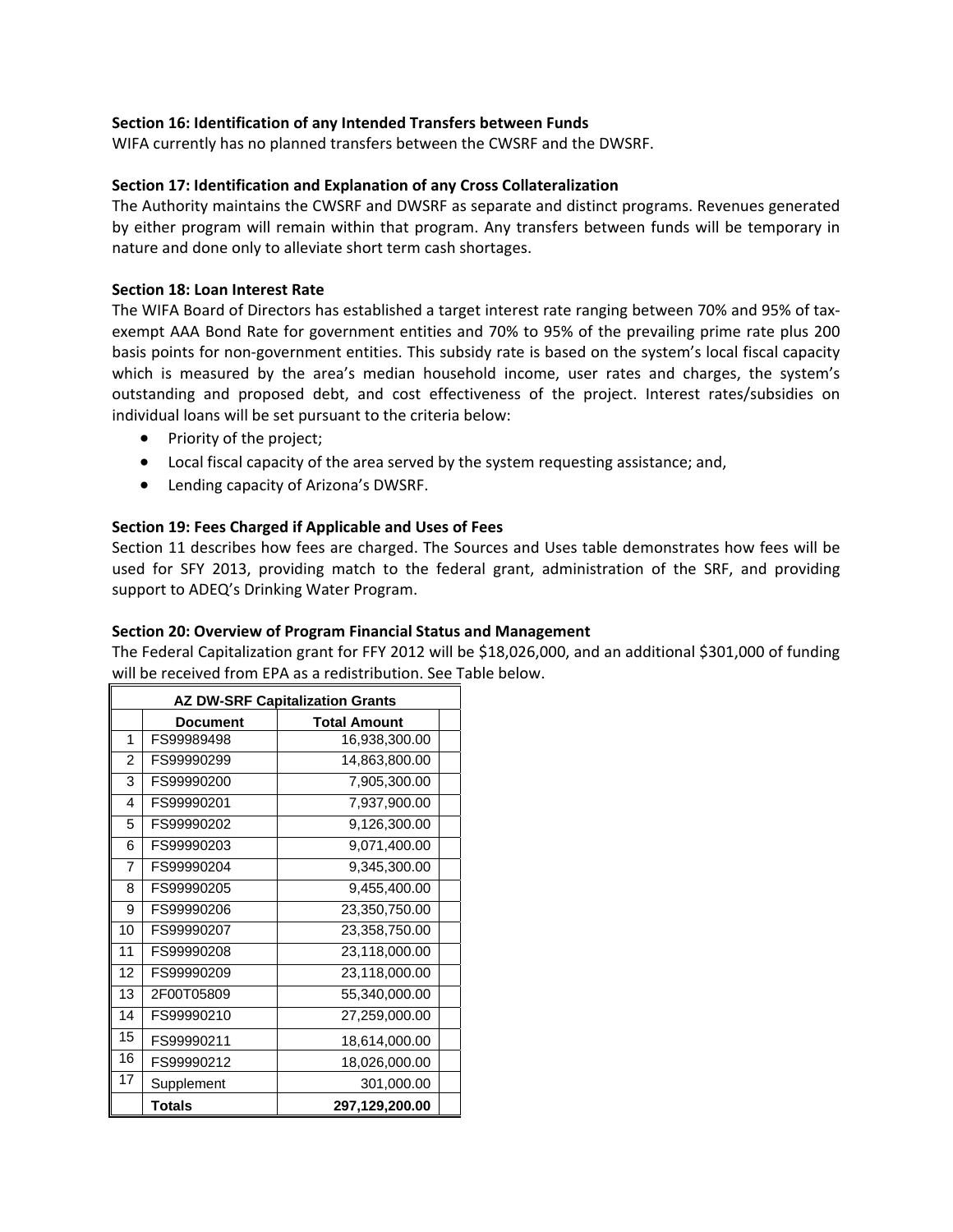The Arizona DWSRF program supports the National USEPA Strategic Plan Goal 2 (Clean and Safe Water), Objective 1 (Protect Human Health), Sub‐objective 1 (Water Safe to Drink) listed below. Specifically, Arizona established and is managing the revolving loan fund to make low cost loans and other types of assistance to water systems to finance the cost of infrastructure projects to achieve or maintain compliance with Safe Drinking Water Act requirements. Arizona DWSRF activities support USEPA Program Reporting Measure SDW‐04 Fund Utilization and SDW‐05 DWSRF projects that have initiated operations.

All planned and prior year loans have assisted public water systems in meeting the federal and state drinking water compliance requirements. Details of Arizona's DWSRF activities supporting the National USEPA Strategic Plan will be included in the DWSRF Annual Report as well as in the Drinking Water National Information Management System (DW NIMS), Drinking Water Project Benefit Reporting System (PBR); and the Federal Funding Accountability and Transparency Act (FFATA) Reporting System.

| <b>Measure</b> | <b>Measure Text</b>                                                                                                                                                                 | <b>National</b>    | <b>Region 9</b> | Arizona       |
|----------------|-------------------------------------------------------------------------------------------------------------------------------------------------------------------------------------|--------------------|-----------------|---------------|
|                |                                                                                                                                                                                     | <b>Target</b>      | <b>Target</b>   | <b>Target</b> |
| SDW-04         | Fund utilization rate [cumulative dollar amount of<br>loan agreements divided by cumulative funds<br>available for projects] for the Drinking Water State<br>Revolving Fund (DWSRF) | 93%                | 86%             | 100%          |
| SDW-05         | Number of Drinking Water State Revolving Fund<br>(DWSRF) projects that have initiated operations                                                                                    | Base               |                 | 111           |
|                | (cumulative)                                                                                                                                                                        | ARRA               |                 | 29            |
|                |                                                                                                                                                                                     | <b>Total 6,080</b> | 360             | 140           |

DWSRF Fund Utilization is calculated by dividing the cumulative funds provided as of June 30, 2011 (DWNIMS Line 130) by the cumulative DWSRF Funds available as of June 30 2011 (DWNIMS line 283).

#### **Section 21: Leveraging Plan**

As a matter of practice, WIFA pays close attention to its cash position and lending capacity. This practice includes reports to the WIFA Board of Directors at each Board meeting defining WIFA's current cash position and lending capacity. As a result of slow loan demand and prepayments, it appears that WIFA's next Bond Issue won't be needed until late summer 2013.

#### **Section 22: Binding Commitment Schedule**

When the WIFA Board of Directors approves an applicant's financial assistance request, WIFA staff prepares and circulates financial assistance (loan) documents to evidence the binding commitment in accordance with applicable federal and state requirements**.** Based on the DW PPL, WIFA expects to enter into binding commitments at 139% (min is 120%) (dollars on PPL vs the federal cap grant).

#### **Section 23: Grant Payment Schedule**

WIFA will receive all payments in the first quarter available.

**Sections 24‐33:** These Sections are for CWSRF, not applicable to DWSRF.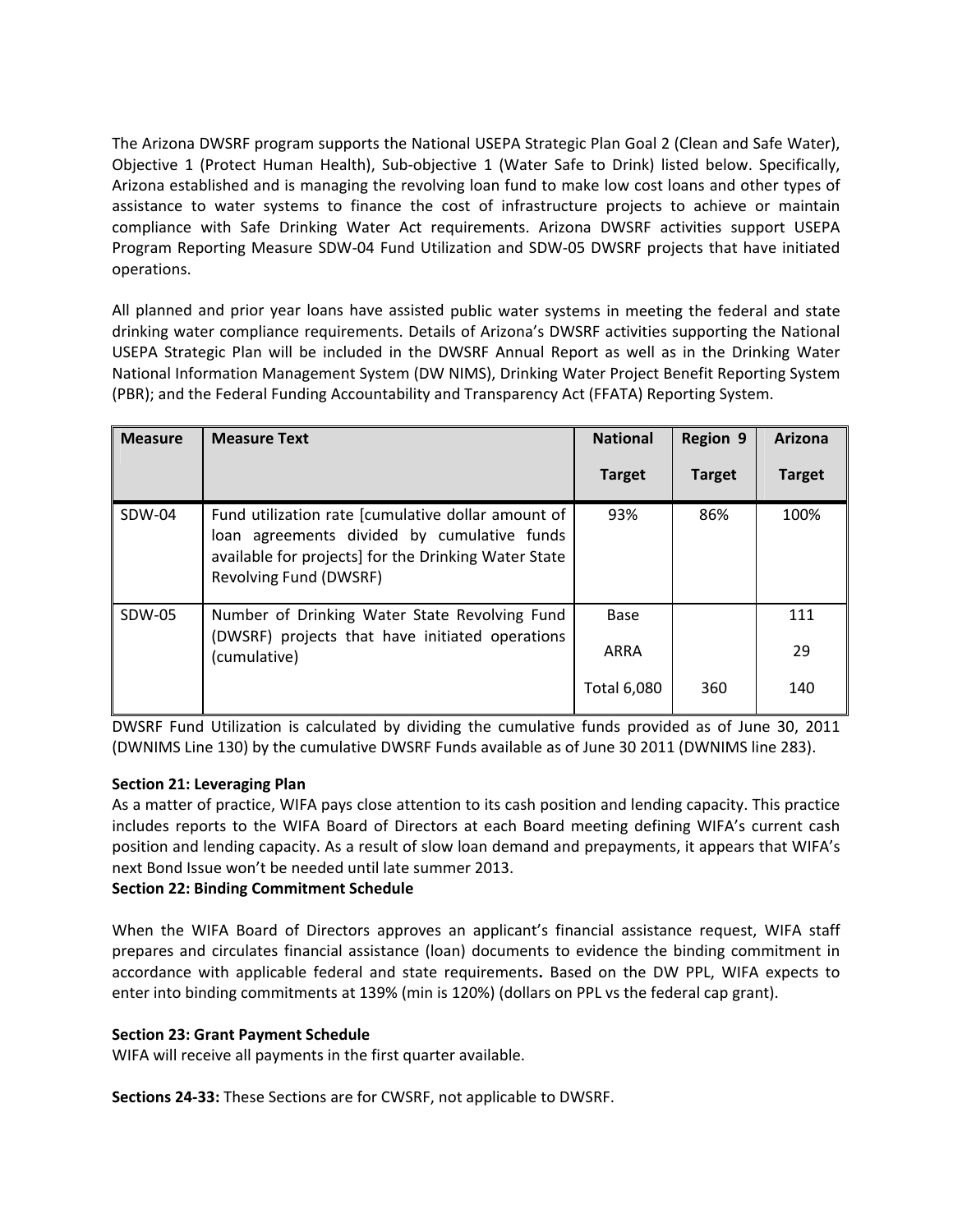#### **Section 34‐43: Fundable List Arizona's Drinking Water Revolving Fund Project Priority List – 2013 Funding Cycle**

|            |                                                |                   |         |                        |                                                                       |                                                                                                                                                                                                                                                                                                                                             |               | <b>Amount</b><br><b>Requested /</b><br>Probable |                |
|------------|------------------------------------------------|-------------------|---------|------------------------|-----------------------------------------------------------------------|---------------------------------------------------------------------------------------------------------------------------------------------------------------------------------------------------------------------------------------------------------------------------------------------------------------------------------------------|---------------|-------------------------------------------------|----------------|
| <b>PPL</b> |                                                |                   |         |                        |                                                                       |                                                                                                                                                                                                                                                                                                                                             | Project       | Green                                           | <b>Subsidy</b> |
| Rank       | <b>Applicant</b>                               | <b>Population</b> | County  | PWS#                   | <b>Project Name</b>                                                   | <b>Description</b>                                                                                                                                                                                                                                                                                                                          | <b>Number</b> | <b>Amount</b>                                   | Rate           |
|            | *Cienega<br>Water<br>Company                   | 140               | La Paz  | AZ0415002              | Fluoride<br><b>Treatment and</b><br>System<br>Upgrades                | Water quality sampling indicated a<br>fluoride content of 5.6 ppm.<br>Company will install Point of Use<br>(POU) devices for the 55<br>residential metered connections in<br>their service area.                                                                                                                                            | 007<br>2013   | \$50,000.00                                     | 80%            |
| 2          | *Sulger<br>Water<br>Company #2                 | 50                | Cochise | AZ0402120              | Well, Tank<br>and<br><b>Disinfection</b><br>System<br>Improvements    | Two wells - each need a flow<br>meter, check valve, disinfection<br>system, new fence, entrance gate<br>and signs. Storage tank and<br>booster pump at Well 2 should be<br>relocated to Well 1 site - along with<br>a backup booster pump installed at<br>this time. System also needs<br>50,000 gallon storage tank at Well<br>#1.         | 022<br>2013   | \$56,000.00                                     | 80%            |
| 3          | *Sunland<br>Water<br>Company                   | 170               | Pinal   | AZ0411334              | New Well and<br><b>Blending Plan</b><br>for Arsenic<br>Compliance     | Install approx 1/4 mile of pipe<br>between two wells, buy holding<br>and blending tanks, purchase and<br>install pumps and switches to<br>blend the water to below 0.11<br>(arsenic).<br>Fix-it-first: Water system needs to<br>upgrade aging infrastructure which<br>includes a 100,000 gallon steel<br>reservoir, refurbishing a well and | 008<br>2013   | \$125,000.00                                    | 80%            |
| 4          | *Clear<br>Springs<br><b>Utility</b><br>Company | 1,180             | Cochise | AZ0402008<br>AZ0402049 | <b>Clear Springs</b><br><b>Utility</b><br>Consolidation<br>& Upgrades | upgrading the distribution system<br>to provide for increased pressure<br>and water flow. A water main<br>needs to be relocated to a public<br>right-of-way.                                                                                                                                                                                | 009<br>2013   | \$511,000.00                                    | 75%            |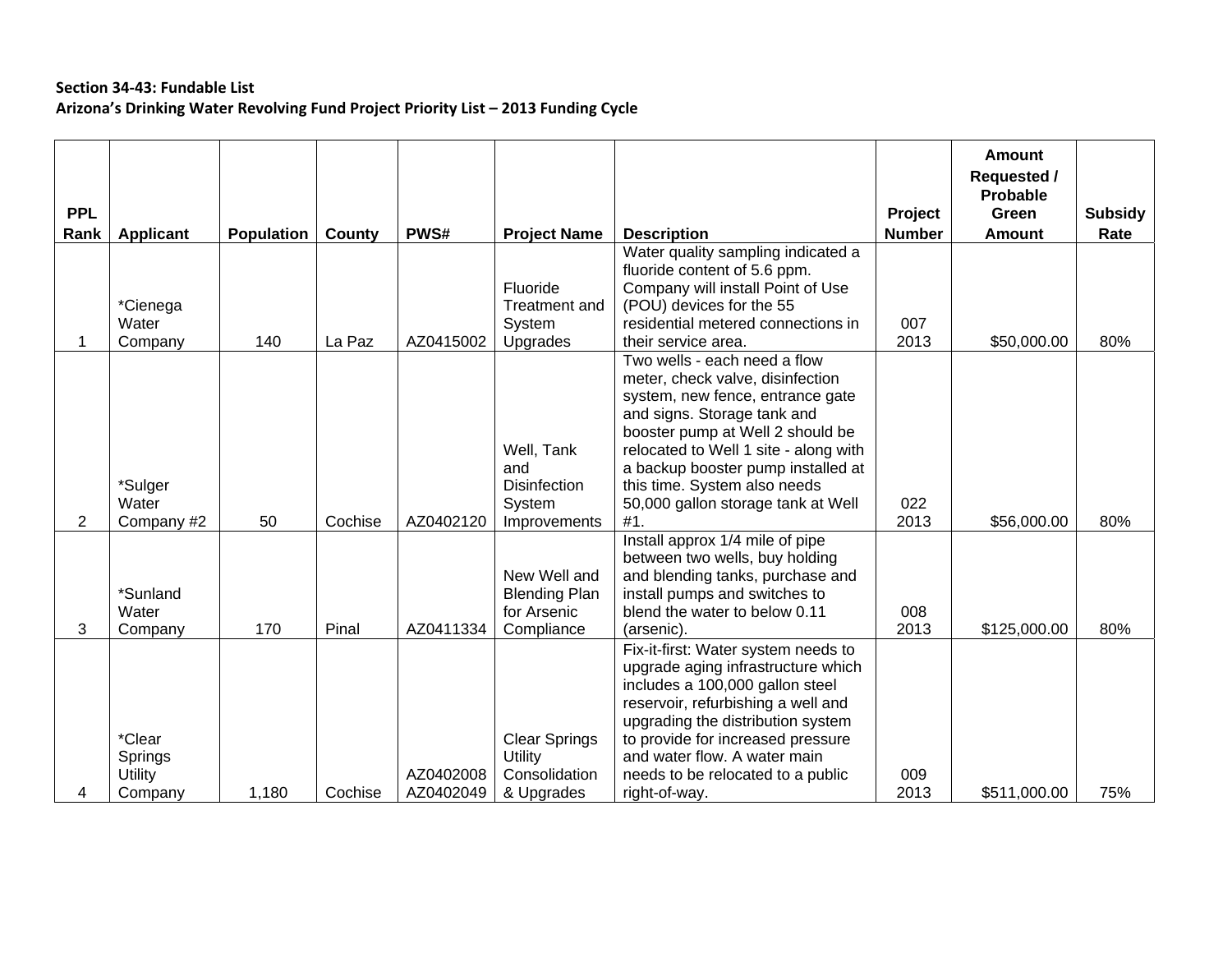| 5 | *Rim Trail<br><b>Domestic</b><br>Water<br>Improvement<br><b>District</b> | 25     | Gila     | AZ0404035 | <b>Rim Trail</b><br>Surface and<br>Groundwater<br>Sustainability<br>Upgrade                                   | Replace 31 year old water meters and<br>valves. Evaluation and potential<br>negotiation of sharing new treatment<br>plant facilities and storage with two<br>neighboring communities. Improve<br>operating efficiencies (electric usage,<br>looping of dead-end water lines, water<br>storage, SCADA between wells and<br>river diversion systems). Deep well<br>resources for redundancy.                      | 004<br>2013 | \$250,000.00 /<br>Categorical<br>\$23,700.00      | 80% |
|---|--------------------------------------------------------------------------|--------|----------|-----------|---------------------------------------------------------------------------------------------------------------|-----------------------------------------------------------------------------------------------------------------------------------------------------------------------------------------------------------------------------------------------------------------------------------------------------------------------------------------------------------------------------------------------------------------|-------------|---------------------------------------------------|-----|
|   | Sabrosa                                                                  |        |          |           | Arsenic<br><b>Treatment And</b>                                                                               | Wells are running dry. Deepen well<br>an additional 295 feet. Project                                                                                                                                                                                                                                                                                                                                           |             |                                                   |     |
| 6 | Water<br>Company                                                         | 100    | Maricopa | AZ0407052 | Zorrillo Well<br><b>Drilling</b>                                                                              | includes wellhead arsenic<br>treatment.                                                                                                                                                                                                                                                                                                                                                                         | 021<br>2013 | \$149,252.00                                      | 80% |
| 7 | East Slope<br>Water<br>Company                                           | 2,877  | Cochise  | AZ0402028 | System<br>Improvements<br>(Storage,<br><b>Booster</b><br>Pumps, Well<br>Improvements,<br>Main<br>Replacement) | Interconnect with Antelope Run<br>and Indiada Water Companies.<br>Storage needs to be addressed at<br>three wells. New booster pumps<br>need to be installed at each well<br>and electrical upgrades to the<br>existing panels. The wells need to<br>be deepened or relocated. Need to<br>replace aged 2" lines with 6" lines<br>and all 3" and 4" mains with 6"<br>mains. Looping is needed for<br>redundancy. | 010<br>2013 | \$3,000,000.00                                    | 85% |
| 8 | Litchfield<br><b>Park Service</b><br>Company                             | 39,000 | Maricopa | AZ0407046 | Airline<br>Reservoir<br>Solar Project /<br><b>LPSC</b>                                                        | <b>LPSCO currently utilizes</b><br>approximately \$100,000/month for<br>water and wastewater power<br>demand. LPSCO is proposing the<br>installation of a roof mounted 200<br>Kw solar (PV) generator to reduce<br>operating costs.                                                                                                                                                                             | 017<br>2013 | \$1,170,000.00 /<br>Categorical<br>\$1,170,000.00 | 85% |
| 9 | Litchfield<br><b>Park Service</b><br>Company                             | 39,000 | Maricopa | AZ0407046 | <b>LPSCO</b><br>Recharge<br>Wells                                                                             | <b>LPSCO</b> currently produces<br>approximately 3,200 acre feet of<br>effluent/year. LPSCO will install<br>several recharge wells within its<br>service area to recharge<br>approximately 1,290 acre feet of<br>effluent/year.                                                                                                                                                                                 | 018<br>2013 | \$1,755,000.00                                    | 85% |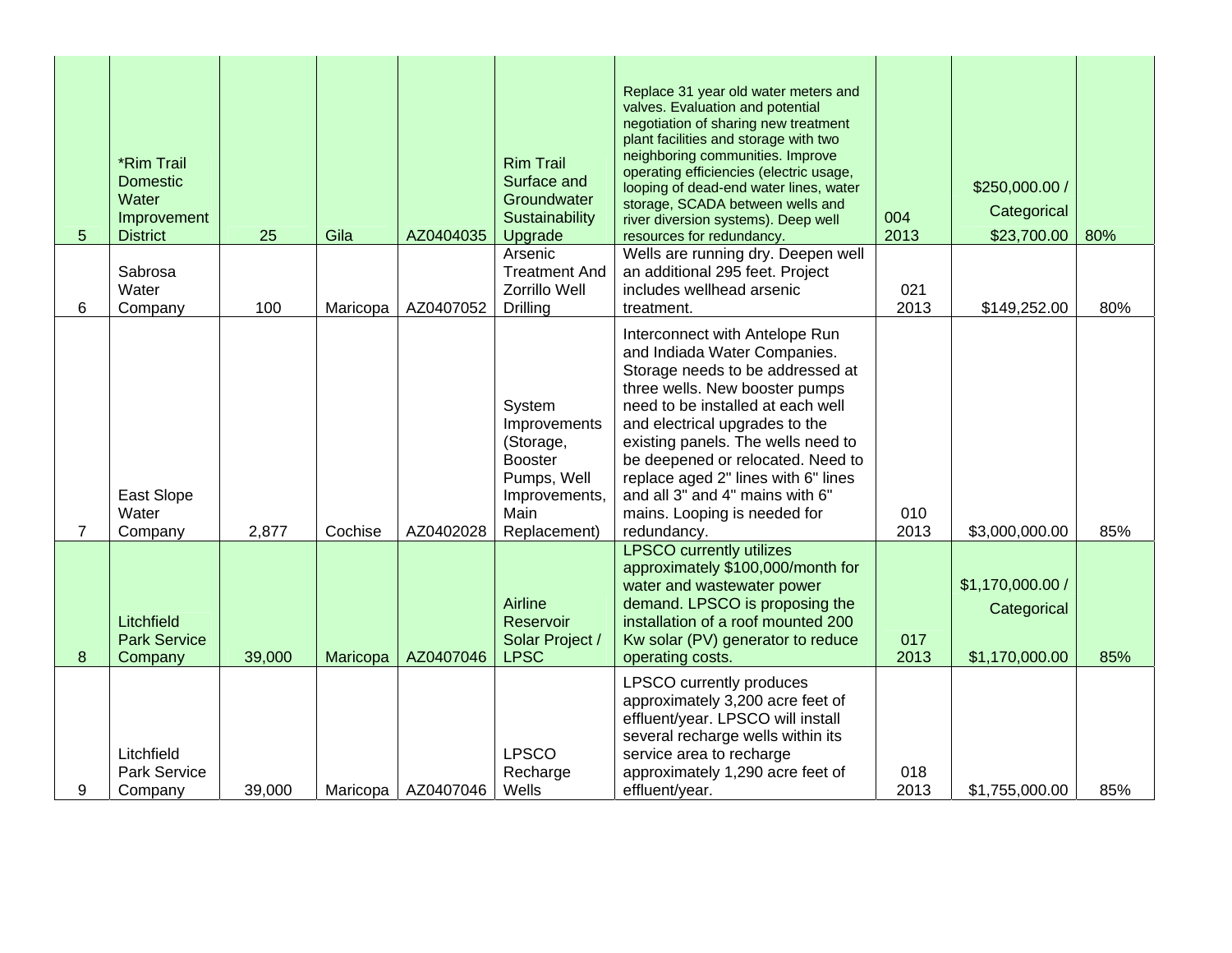| 10 | Payson,<br>Town of        | 15,500 | Gila    | AZ0404032 | Payson Cragin<br>Project Phase<br>Ш.      | Phase II includes: 1) Construction<br>of diversion headworks at the SRP<br>generation station. 2) Construction<br>of the treated water line to town. 3)<br>Water treatment plant final<br>engineering and design. 4) Final<br>SCADA design and data<br>communications integration with<br>SRP. 5) Water treatment plant<br>filtration equipment partial<br>payment. 6) In-Town infrastructure<br>improvements, 7) Legal, Permitting<br>and related expenses. | 006<br>2013 | \$6,250,000.00 | 80% |
|----|---------------------------|--------|---------|-----------|-------------------------------------------|--------------------------------------------------------------------------------------------------------------------------------------------------------------------------------------------------------------------------------------------------------------------------------------------------------------------------------------------------------------------------------------------------------------------------------------------------------------|-------------|----------------|-----|
| 11 | Clarkdale,<br>Town of     | 4,097  | Yavapai | AZ0413024 | Twin 5s Water<br>Main<br>Replacement      | Fix-it-first: Existing 8" AC pipe and<br>2-5" steel water mains are old, not<br>buried, a maintenance problem<br>and are very vulnerable. Town will<br>replace 8" AC and above ground 2-<br>5" steel water mains with new<br>buried 18" ductile iron pipe. Flow<br>Regulation & Telemetry and a<br>Pressure Control Station are also<br>necessary.                                                                                                           | 002<br>2013 | \$1,800,000.00 | 80% |
| 12 | Livco Water<br>Company    | 850    | Apache  | AZ0401018 | Refurbish<br>exterior of<br>water tank #1 | Fix-it-first: Main water tank is over<br>40 years old (original exterior paint<br>mostly gone). The metal of the tank<br>is in need of refurbishment to stop<br>metal deterioration. Livco will<br>refurbish and repaint the tank.                                                                                                                                                                                                                           | 019<br>2013 | \$30,000.00    | 80% |
| 13 | Springerville,<br>Town of | 1,900  | Apache  | AZ0401013 | Water System<br>Improvements              | Fix-it-first: Replacement of aging<br>infrastructure: - Interior & exterior<br>renovation & repair one 500,000<br>gallon tank and one 1,000,000<br>gallon -New Well - drill, case &<br>install pumping system for one well<br>-Upgrade East Booster Pump<br>Station - modify by adding<br>additional pump and increasing<br>firm pumping capacity - Line<br>replacement - replace galvanized<br>pipe                                                         | 016<br>2013 | \$1,100,000.00 | 80% |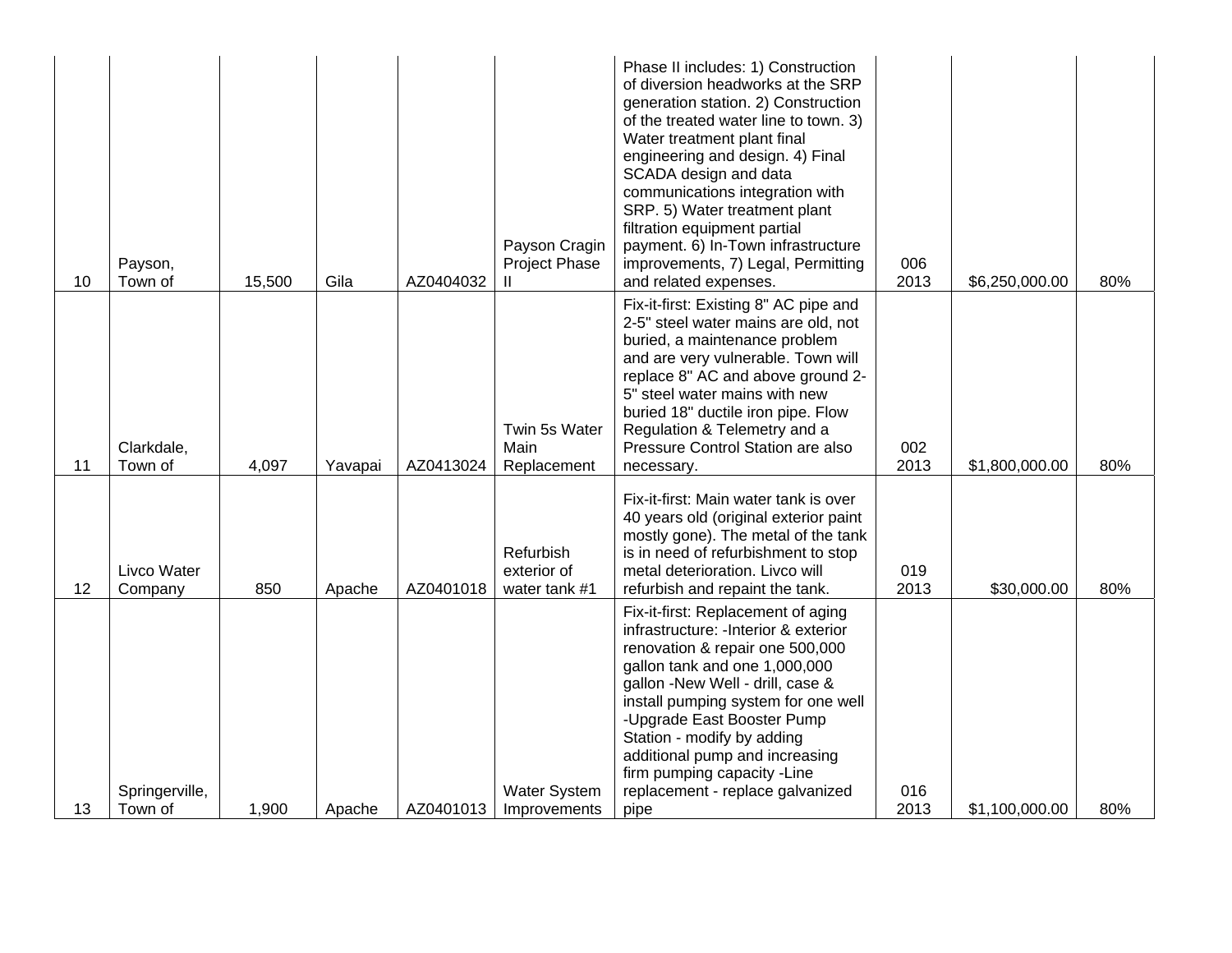| 14 | Sonoita<br>Valley Water<br>Company | 327   | Santa<br>Cruz | AZ0412005<br>AZ0412308<br>AZ0412010 | System<br>Consolidation                                   | Company needs to interconnect<br>and upgrade aging systems so that<br>both may have adequate water<br>supply. The solution is a system<br>interconnection, replace leaking<br>pressure tanks and old electrical<br>controls for wells, add a new 20k<br>storage tank and booster pumps.<br>Both systems need system<br>mapping and engineering studies<br>to determine water loss and repair<br>leaking infrastructure.                                                                                                                      | 013<br>2013 | \$228,000.00 | 85% |
|----|------------------------------------|-------|---------------|-------------------------------------|-----------------------------------------------------------|----------------------------------------------------------------------------------------------------------------------------------------------------------------------------------------------------------------------------------------------------------------------------------------------------------------------------------------------------------------------------------------------------------------------------------------------------------------------------------------------------------------------------------------------|-------------|--------------|-----|
| 15 | Clarkdale,<br>Town of              | 4,026 | Yavapai       | AZ0413024                           | <b>Water System</b><br>Security<br>Improvements           | Town has two potable water<br>storage reservoirs (Haskell Springs<br>Reservoir and 89A Reservoir).<br>Each site has two water storage<br>tanks and one has a production<br>well with a chlorinator building.<br>These sites do not conform with<br>Water System Security Standards.<br>At the 89A Reservoir: install 350<br>feet of security fencing. At the<br>Haskell Springs Reservoir site:<br>install 1400 feet of security fencing<br>with an access gate and install<br>security lighting, alarm systems<br>and surveillance systems. | 003<br>2013 | \$68,000.00  | 80% |
| 16 | Sandario<br>Water<br>Company       | 1,000 | Pima          | AZ0410093                           | Capital<br>Improvements<br>(Storage, Pipe<br>Replacement) | Fix-it-first: Water system and<br>infrastructure are over 30 years<br>old. Existing distribution system<br>include Asbestos Cement pipe and<br>4-inch or less diameter pipe. The<br>system does not have adequate<br>storage. Remove and replace the<br>aging AC pipe and replace with<br>PVC pipe with the appropriate pipe<br>size. Upgrade the plant boosters to<br>provide sufficient water flow.<br>Engineering evaluation to prepare<br>system upgrades.                                                                               | 014<br>2013 | \$780,000.00 | 85% |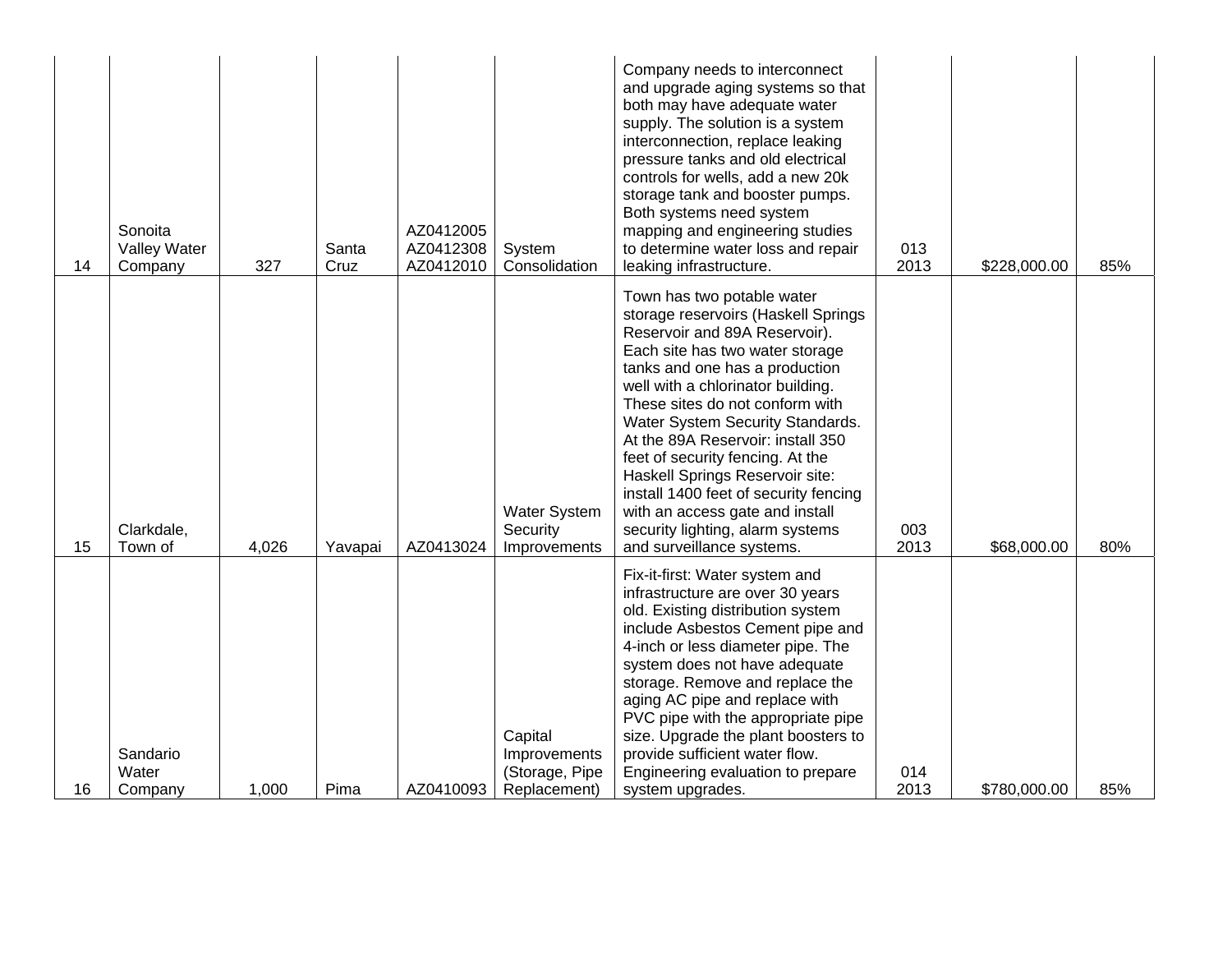| 17 | Payson<br>Water<br>Company,<br>Inc.        | 1,148  | Gila     | AZ0404030 | Mesa del<br>Caballo<br>Supplemental<br><b>Water Supply</b><br>Project | Participation by Mesa del Caballo<br>subdivision (Payson Water<br>Company) in the SRP/Town of<br>Payson Cragin pipeline project with<br>water deliveries to Mesa del<br>Caballo will solve the subdivision's<br>chronic water supply problem.                                                       | 005<br>2013 | \$1,150,000.00 | 85% |
|----|--------------------------------------------|--------|----------|-----------|-----------------------------------------------------------------------|-----------------------------------------------------------------------------------------------------------------------------------------------------------------------------------------------------------------------------------------------------------------------------------------------------|-------------|----------------|-----|
| 18 | Southland<br>Utilities<br>Company,<br>Inc. | 1,958  | Cochise  | AZ0402029 | System<br>Improvements                                                | Fix-it-first: pipe and isolation valve<br>replacement program (age,<br>condition, and composition of the<br>existing pipe distribution system).<br>Install adequate storage for an<br>average day of peak month<br>demand. Install back-up power to<br>ensuring continuous service to<br>customers. | 020<br>2013 | \$1,045,941.00 | 85% |
| 19 | Buckeye,<br>Town of                        | 25,000 | Maricopa | AZ0407154 | Sundance to<br><b>Historic Town</b><br>Water<br>Connection            | Connecting the water lines from<br>Sundance to the Historic Buckeye<br>area to allow blending of the water<br>will eliminate the need for more<br>expensive and long term water<br>treatment.                                                                                                       | 001<br>2013 | \$5,500,000.00 | 85% |

\* *Disadvantaged communities*

### **Total: \$25,018,193.00**